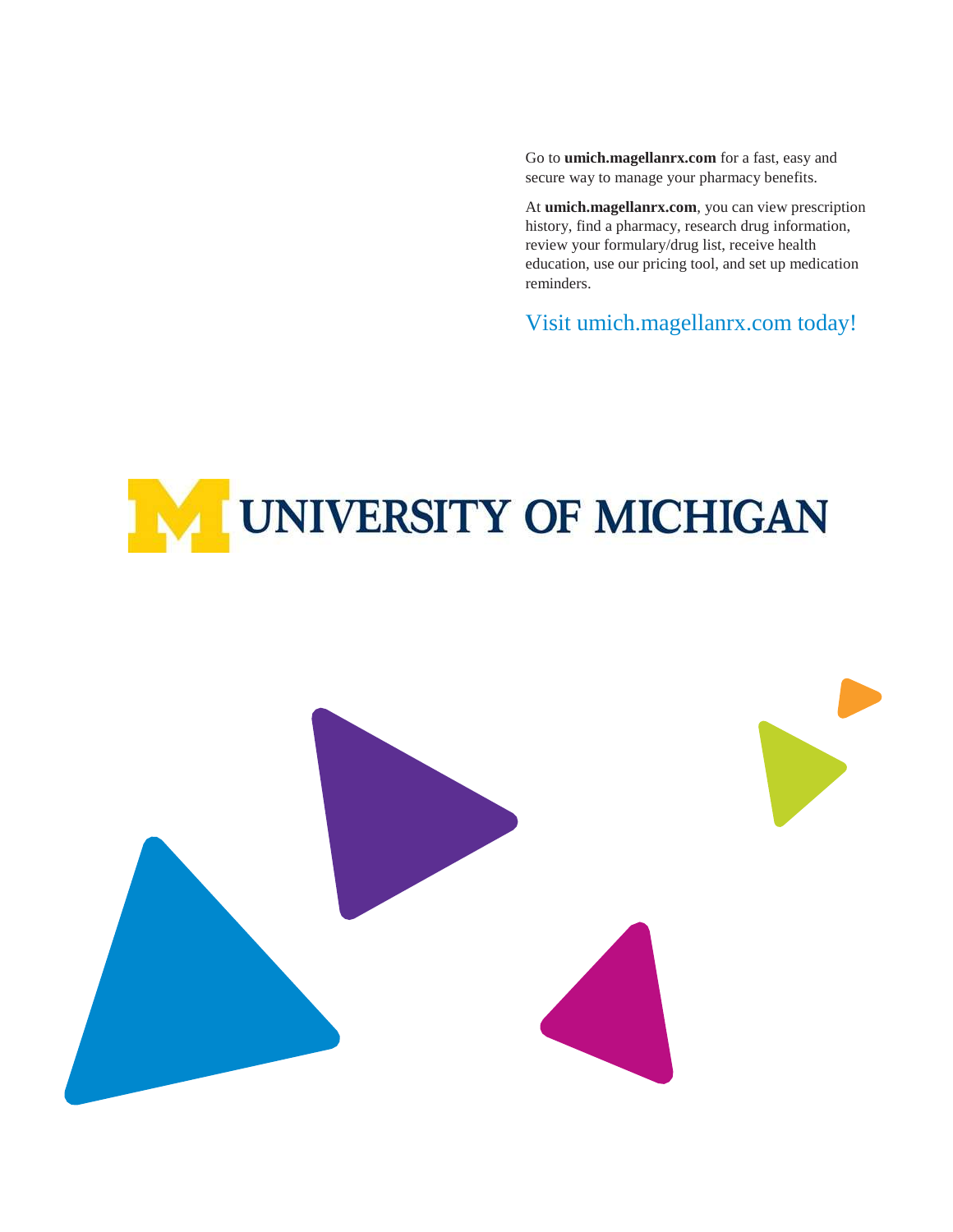# Contact Information

# **University of Michigan**

### **University of Michigan Benefits Office website: hr.umich.edu/benefits-wellness**

The U-M Shared Services Center (SSC) Contact Center answers questions about your enrollment in the University of Michigan Prescription Drug Plan. Representatives are available 8:00 a.m. to 5:00 p.m., Eastern Time, Monday through Friday.

**Phone:** 734-615-2000 (5-2000 on the Ann Arbor campus), 866-647-7657 toll-free for off campus long-distance calling within the U.S. Telecommunications Relay Service (TRS) phone service is available to you. Dial 711 and ask the operator to connect you to the SSC Contact Center.

Your University of Michigan Prescription Drug Plan ("the plan") is administered by Magellan Rx Management. Mail order services are handled through Birdi.

# **Magellan Rx Management**

| For general information or to request<br>a new ID card                                                                    | • Call Magellan Rx toll-free at 888-272-1346.<br>• Visit the Magellan Rx website: umich.magellanrx.com.                                                                                     |
|---------------------------------------------------------------------------------------------------------------------------|---------------------------------------------------------------------------------------------------------------------------------------------------------------------------------------------|
| To locate a network pharmacy, check for<br>covered and excluded drugs, or determine your<br>copay and cost saving options | • Call Magellan Rx toll-free at 888-272-1346.<br>• Visit the Magellan Rx website: umich.magellanrx.com.<br>• Ask your pharmacist.                                                           |
| To request prior authorization (PA), when<br>required                                                                     | Your physician will need to contact Magellan Rx at 888-272-1346 or send a<br>fax to 800-424-7648.<br>Drug-specific PA forms are available at<br>hr.umich.edu/drug-plan-prior-authorization. |
| For appeals                                                                                                               | Call Magellan Rx toll-free at 888-272-1346                                                                                                                                                  |
| To request a claim form for prescriptions filled<br>without your ID card or filled at a non-network<br>pharmacy           | Claim form available at <b>hr.umich.edu/drug-plan-forms-documents</b> . Please<br>read Using Non-network Pharmacies on the next page for further details.                                   |

Note: Telecommunications Relay Service (TRS) is available for persons who are hearing impaired by dialing 711.

# **Birdi – Mail Order Pharmacy**

| For general information, to register, to obtain a<br>mail service refill, or check the status of your<br>order | • Visit hr.umich.edu/mailorder.<br>• Visit <b>umich.BirdiRx.com</b> , or download the Birdi Pharmacy app<br>(iOS and Android).<br>• Call Birdi toll-free at 877-269-1160 or (TRS, dial 711), Monday<br>through Friday 8:00 a.m. to 8:00 p.m., Saturday 9:00<br>a.m. to 5:00 p.m. After hours, all phones go to an on-call pharmacist<br>for urgent situations 7 days a week. |  |
|----------------------------------------------------------------------------------------------------------------|------------------------------------------------------------------------------------------------------------------------------------------------------------------------------------------------------------------------------------------------------------------------------------------------------------------------------------------------------------------------------|--|
| Download a Birdi mail service order form                                                                       | • Visit umich.BirdiRx.com<br>• Visit hr.umich.edu/mail-order-form                                                                                                                                                                                                                                                                                                            |  |
| To submit a mail service prescription by mail                                                                  | Submit the mail service order form and prescription to: Birdi<br>P.O. Box 8004<br>Novi, MI 48376-8004                                                                                                                                                                                                                                                                        |  |
| <b>Provider contact information</b>                                                                            | Provider Phone: 877-269-1159<br>Provider Fax: 877-395-4836                                                                                                                                                                                                                                                                                                                   |  |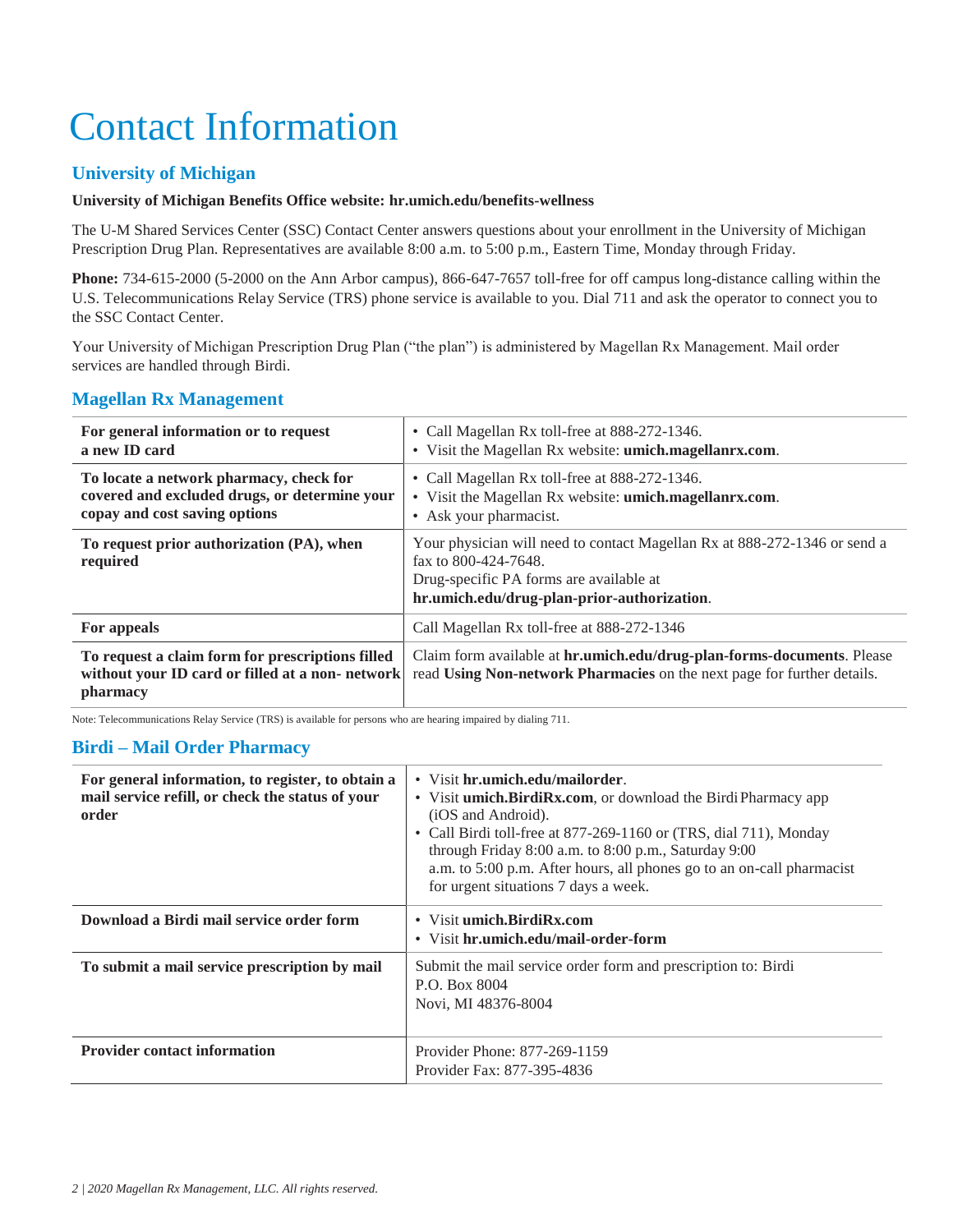# University of Michigan 2021 Prescription Drug Benefits Welcome Packet

The University of Michigan Benefits Office is pleased to provide the following information about your 2021 prescription drug plan coverage. Your University of Michigan Prescription Drug Plan ("the plan") is administered by Magellan Rx Management. Mail order services are handled through Birdi.

**Contract Contract Contract** 

Your enclosed welcome packet includes:

- Two (2) new U-M Prescription Drug Plan ID cards for Members with dependents and One (1) card for Members with single coverage.
- General information about your prescription drug plan.

Your cost-share information for purchasing prescription drugs (co-pay and out-of-pocket maximum) is found on the University of Michigan Benefits Office website at **hr.umich.edu/prescription-drug-plan**, and on the Magellan Rx member portal at **umich.magellanrx.com**. You may also call Magellan Rx toll-free at 888-272-1346 to ask any questions about your drug plan.

# **Your New ID Cards**

Your new ID cards contain your name and member identification number and the names of any dependents you have enrolled for health plan and prescription drug plan coverage. If you need additional prescription drug ID cards for your dependents, please call Magellan Rx at 888-272-1346. Please show this card to your pharmacist on your first pharmacy visit. Your card also allows you to get prescriptions by mail from Birdi.

# **Participating Network Pharmacies**

To find out if a pharmacy will accept your Magellan Rx ID card, call the pharmacy directly. You may also find alist of participating pharmacies by visiting the Magellan Rx website at **umich.magellanrx.com** or calling Magellan Rx member services at 888-272-1346. Telecommunications Relay Service (TRS) is available for persons who are hearing impaired by dialing 711.

# **Member Copays**

| 1-Month Supply at<br><b>Retail Pharmacy</b> | 3-Month Supply at<br><b>Retail Pharmacy</b> | 3-Month Supply at Birdi Mail Order<br><b>Pharmacy</b> |
|---------------------------------------------|---------------------------------------------|-------------------------------------------------------|
| \$10 generic                                | \$30 generic                                | \$20 generic                                          |
| \$20 preferred brand*                       | \$60 preferred brand*                       | \$40 preferred brand*                                 |
| \$45 non-preferred brand*                   | \$135 non-preferred brand*                  | \$90 non-preferred brand*                             |

\*Cost will be higher if a brand product is selected when a generic equivalent is available.

Notes: 1) Copay rates for active employees represented by a union or bargaining unit can be found in your contract book or at hr.umich.edu/benefits-wellness.

2) The annual out-of-pocket maximum for catastrophic prescription drug expenses is \$2500 per individual up to a maximum of \$5000 per family. The maximum does not apply to the cost of penalty copays for brands with a generic available or to items not covered by the prescription drug plan.

# **Using Non-Network Pharmacies**

If you have a prescription filled at a non-network pharmacy, you must pay the full cost of the drug and then file a claim with Magellan Rx for reimbursement. Claim reimbursement is limited to a 34-day supply at the pharmacy network contracted rate, which may be lower than the cash price you paid. You must submit claim forms within 90 days of the fill date to receive reimbursement. This reimbursement process also applies if you do not present your plan ID card when filling a prescription at a participating pharmacy.

If you wish to regularly use an independent pharmacy that is not part of the Magellan Rx network, contact Magellan Rx to request that the pharmacy be added to the network. For medications purchased while you are outside the United States, please submit a claim form, which is available at **umich.magellanrx.com**. Reimbursement claims are limited to a 34-day supply.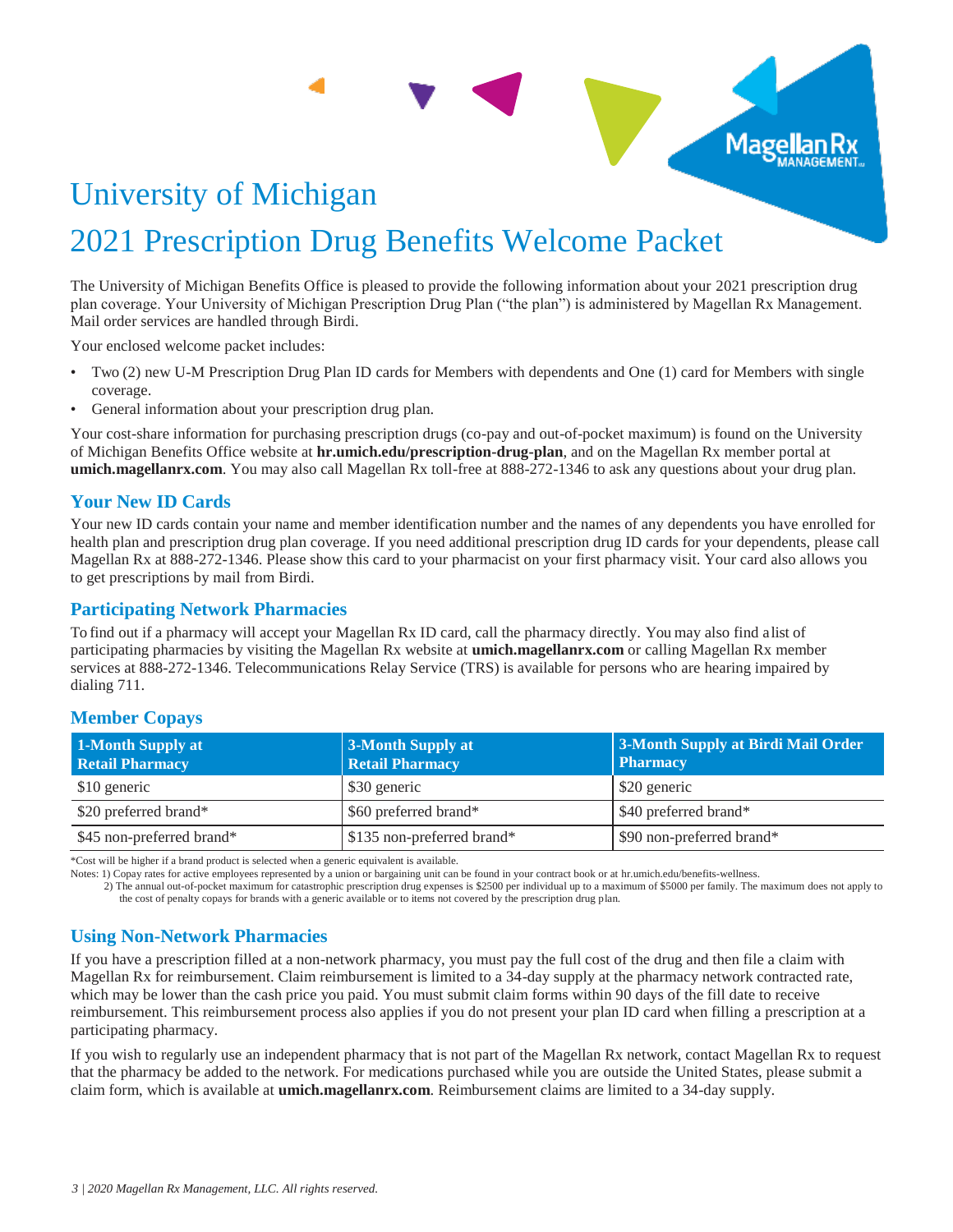# **Covered Drugs**

The plan covers most FDA-approved medications that require a written prescription from a person licensed to prescribe. FDA drug approval does not guarantee coverage by the plan. New drugs are subject to review by the University of Michigan before being granted coverage. Certain medications are excluded and others may be limited or require a prior authorization (PA) for coverage.

The list of covered, limited, and excluded medications is updated regularly and located on the university's website at **hr.umich.edu/formulary**.

The plan covers injectable medications only when the FDA deems they can be safely self-administered. Select insulin products (see **hr.umich.edu/formulary**), needles and syringes are covered with \$0 copay for all members. Diabetic supplies (injection devices, alcohol swabs, testing strips, lancets and blood glucose testing monitors) are covered through your University of Michigan health plan coverage.

Certain preventive products are covered by the plan at a \$0 copay under the Affordable Care Act with a written prescription from your health care provider, including some for over-the-counter (OTC) products. Please see **hr.umich.edu/coveragedrug-information** for more information.

# **Limitations and Prior Authorization on Certain Drugs**

Certain types of medications require prior approval from the plan or may be subject to limits on the amount of medication that you may receive (number of days' supply, quantity limits, frequency of refills, etc.). If your doctor prescribes any medication that requires prior authorization, or for amounts in excess of supply limits, your physician must contact Magellan Rx toll-free at 888-272-1346 to obtain the prior authorization form before the plan considers coverage for the medication. In some cases, your physician may be required to verify the medical necessity of the prescribed drug. Medications requiring prior authorization are updated regularly and are subject to change by the university. Medications that need prior authorization can be found on the University of Michigan Benefits Office website at **hr.umich.edu/drug-plan-priorauthorization**.

Prescription refills are not covered by the plan before 75% of the days dispensed have elapsed (26 days for a 34- day supply or 68 days for a 90-day supply).

# **Savings Opportunities**

- **1. Generic or Biosimilar Drugs:** Generic or biosimilar drugs are approved by the U.S. FDA and contain the same active ingredients in the same dosage forms as their brand-name counterparts. These medications meet comparable safety, production and performance standards as the reference product. The use of generic or biosimilar drugs offers a safe and effective alternative that helps reduce prescription drug costs for you and may help avoid substantial increases in health care costs and copays.
- **2. Retail Pharmacy Selection:** It might surprise you to discover that your cost share for some medications can change based on which pharmacy fills your prescriptions. You always pay the lowest cost – whether it's yourco- pay, the pharmacy contracted rate, or the pharmacy standard retail price. To see how your cost share is affected, use the price-a-drug tool – it could put an extra \$20 in your pocket, or save you hundreds.

For example, in December 2019 using the Magellan Rx member portal price-a-drug tool, a 90-day supply of lisinopril 20 mg, a common low-cost hypertension medication, had pricing that varied from \$5.40 at Michigan Medicine and Meijer pharmacies to over \$20 at CVS and Walgreens pharmacies.

For access to this tool visit the Magellan Rx website: **umich.magellanrx.com**.

**3. Mail Order Pharmacy:** When you use Birdi, you will save one copay every three months compared to the cost of filling a prescription at a retail pharmacy. For more information please refer to the mail order section.

Making informed decisions about medication costs is just one part of being a smart consumer. By adding the Magellan Rx member portal resource to your health care team, you'll have the tools to make savvy decisions and the information your providers need readily available. You can access the member portal at **umich.magellanrx.com**.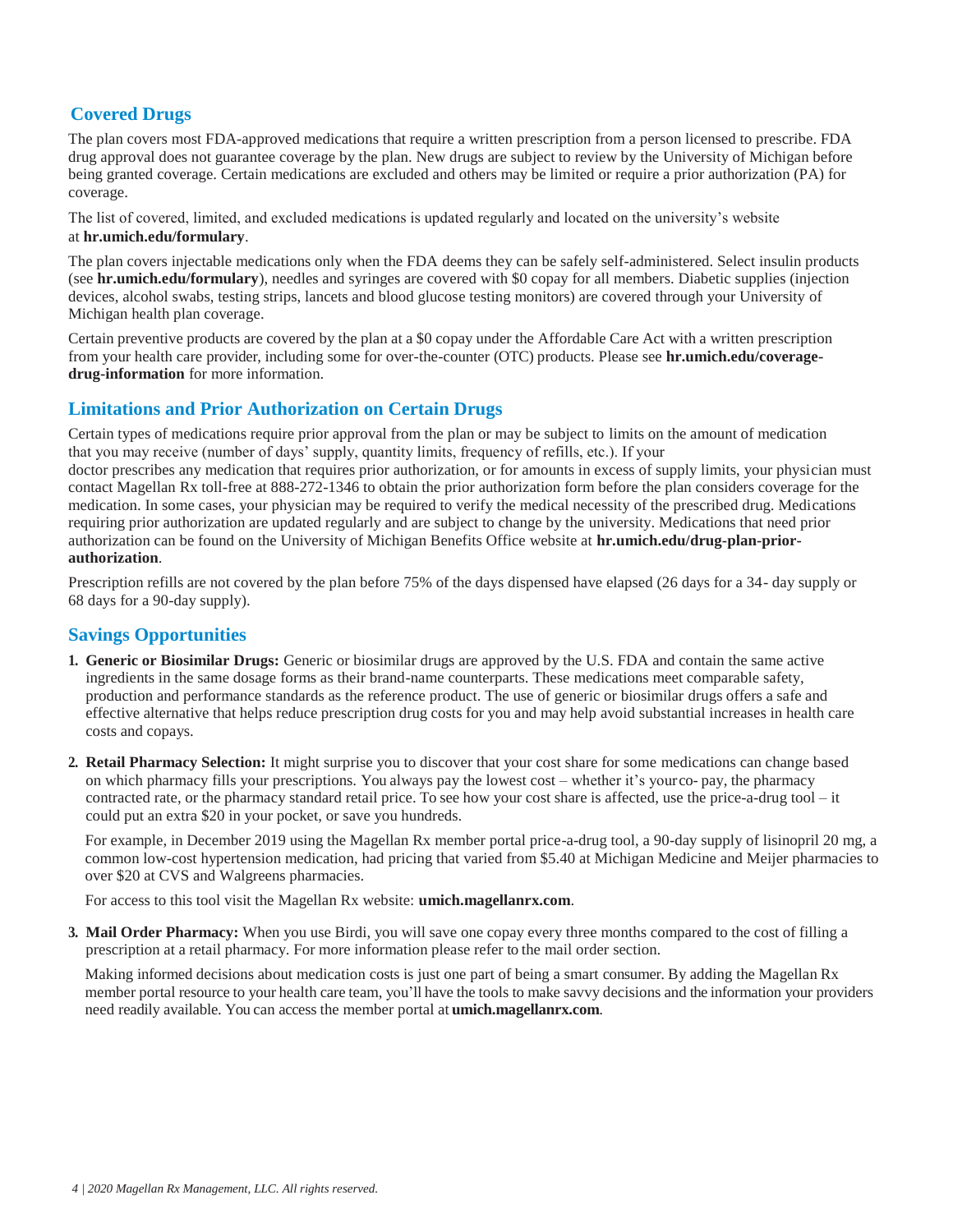

# **Maintenance Medications and Mail Order Pharmacy Savings**

If you take any long-term "maintenance medications" for conditions such as high cholesterol, diabetes or high blood pressure, Birdi will save you one copay every three months compared to the cost of filling a prescription at a retail pharmacy.

Please note that mail service should not be used for urgent medications, such as an antibiotic needed immediately, or medications you will use for less than three months.

# **Mail Order and Birdi**

The Mail Order Enrollment Form available at **hr.umich.edu/mail-order-form** is only necessary for first- time orders, including new dependents, or to change current information.

# **How to Start your Mail Service Benefit**

#### **Step 1: Enroll**

Complete the mail order enrollment form or enroll online through **umich.BirdiRx.com** or the Birdi Pharmacy app from the Apple App Store or Google Play.

#### **Step 2: Fill Your Prescription**

Mail the original prescription to Birdi with your enrollment form or have your health care provider send the prescription directly to Birdi. Your provider can send the prescription to Birdi through the following options:

- Provider ePrescribes to Birdi
- Provider faxes: 877-395-4836
- Provider calls: 877-269-1159
- Patient mails paper prescription:
- Birdi, PO Box 8004, Novi, Michigan 48376-8004
- Patient contacts Birdi for help in transferring existing prescriptions to Birdi

#### **Step 3: Complete Payment**

Make your copayment through **umich.BirdiRx.com**, the Birdi app, by phone at 877-269-1160, or by mail. Birdi accepts major credit cards and checks.

# **How to Order Refills:**

Refill orders should be placed two weeks prior to when the medication is needed. Order refills online at **umich.BirdiRx.com**, through the Birdi Pharmacy app or by phone at 877-269-1160 (24-hour automated phone line).

# **Shipping Information**

Your prescription order will be shipped to you. For your security, some controlled substances may require a signature at delivery.

Prescriptions cannot legally be mailed from a mail order pharmacy (or any other pharmacy operating within the United States) to locations outside of the U.S., with the exception of U.S. territories and military installations.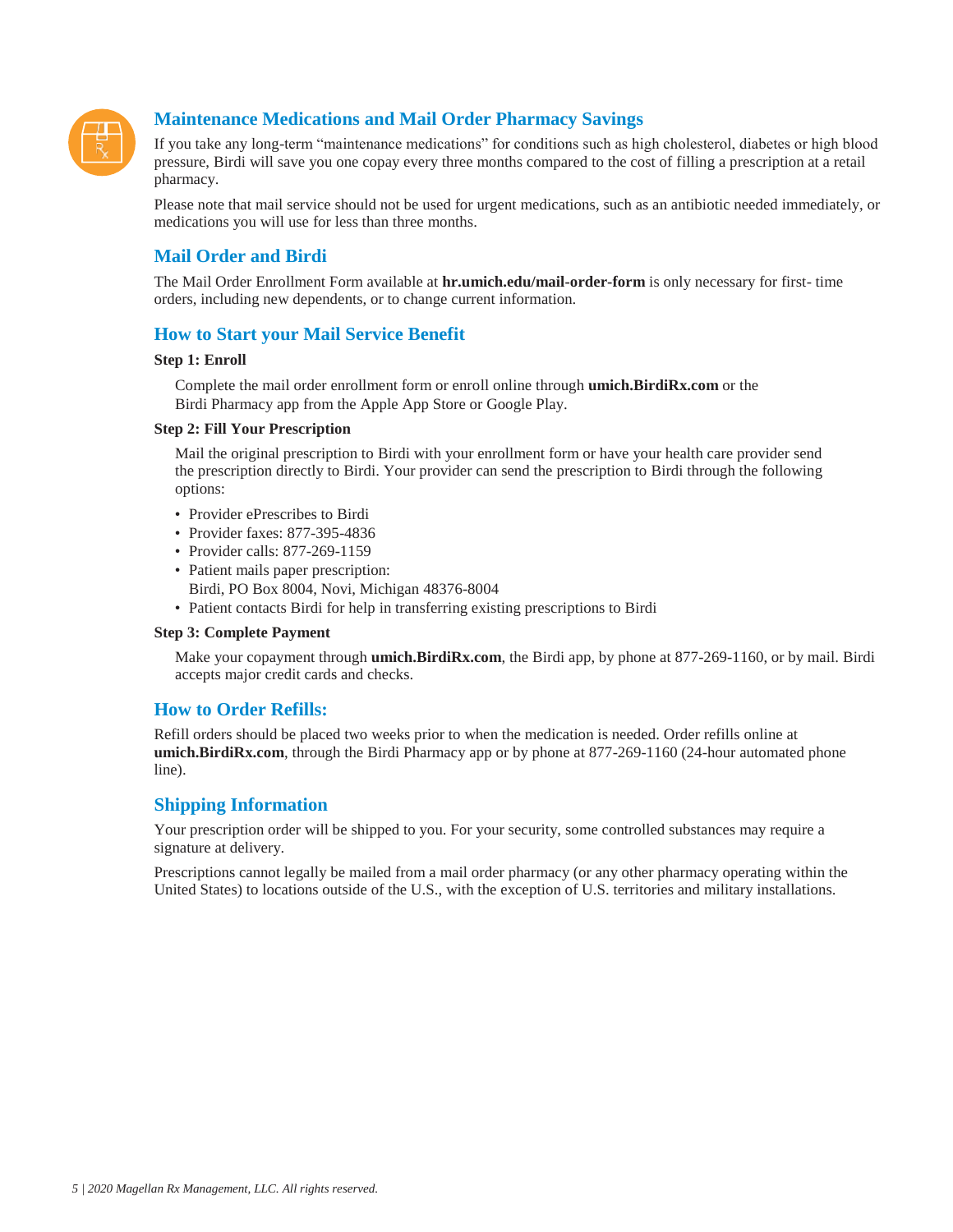# **Frequently Asked Questions about Mail Order (Birdi)**

Mail order pharmacy services save you money and are a convenient way to receive maintenance medications for chronic or long-term health conditions. Here are the answers to some commonly asked questions.

#### **Q: What medications are considered maintenance medications?**

A: Any medication that is prescribed to be taken for three months or longer, and not classified as a specialty drug, may be considered a maintenance medication.

#### **Q: How do I check the status of my order?**

A: You can view order status information at any time by logging in on the **umich.BirdiRx.com** website or app and clicking on Orders. To check status by phone, contact Birdi Patient Care at 877-269-1160. You should receive your order within 7 to 10 business days. If you have not received your prescription order within 10 business days from the time the order was placed, be sure to contact Birdi Patient Care.

#### **Q: Why can't I see my spouse's or my child's information through my online account?**

A: Because Birdi values your security and privacy, the system identifies registered members by a unique prescription profile and stores each person's prescription medication history in his or her own secure account.

#### **Q: Can I speak to the pharmacist directly?**

A: Yes. Call Birdi Patient Care at 877-269-1160 to take advantage of one-on-one pharmacist consultations or receive answers to your questions. You may also send a question to a pharmacist using the Ask the Pharmacist page on the Birdi website or mobile app.

#### **Q: Do you ensure that medications are maintained at certain temperatures?**

A: Yes. Birdi follows strict guidelines when shipping medications that require special handling. Temperature sensitive medications are shipped using overnight delivery at no additional cost to the member.

#### **Q: How are prescription orders shipped?**

A: Orders are shipped free of charge, in secure, confidential and tamper-evident packaging via the U.S. Postal Service or UPS. Schedule II controlled substances require an adult signature upon delivery. Prescriptions can be shipped Next Business Day. If you choose Next Business Day delivery, there is a \$25 additional charge.

#### **Q: How soon will my prescription order arrive?**

A: Allow 10 business days from the time you place your order. Next Business Day shipping is available for a \$25 additional charge.

#### **Q: What do I do if I need an emergency prescription?**

A: If you have lost or forgotten your medication, contact Birdi Patient Care at 877-269-1160 during normal business hours: Monday through Friday 8:00 a.m. to 8:00 p.m., Saturday 9:00 a.m. to 5:00 p.m. Eastern Time.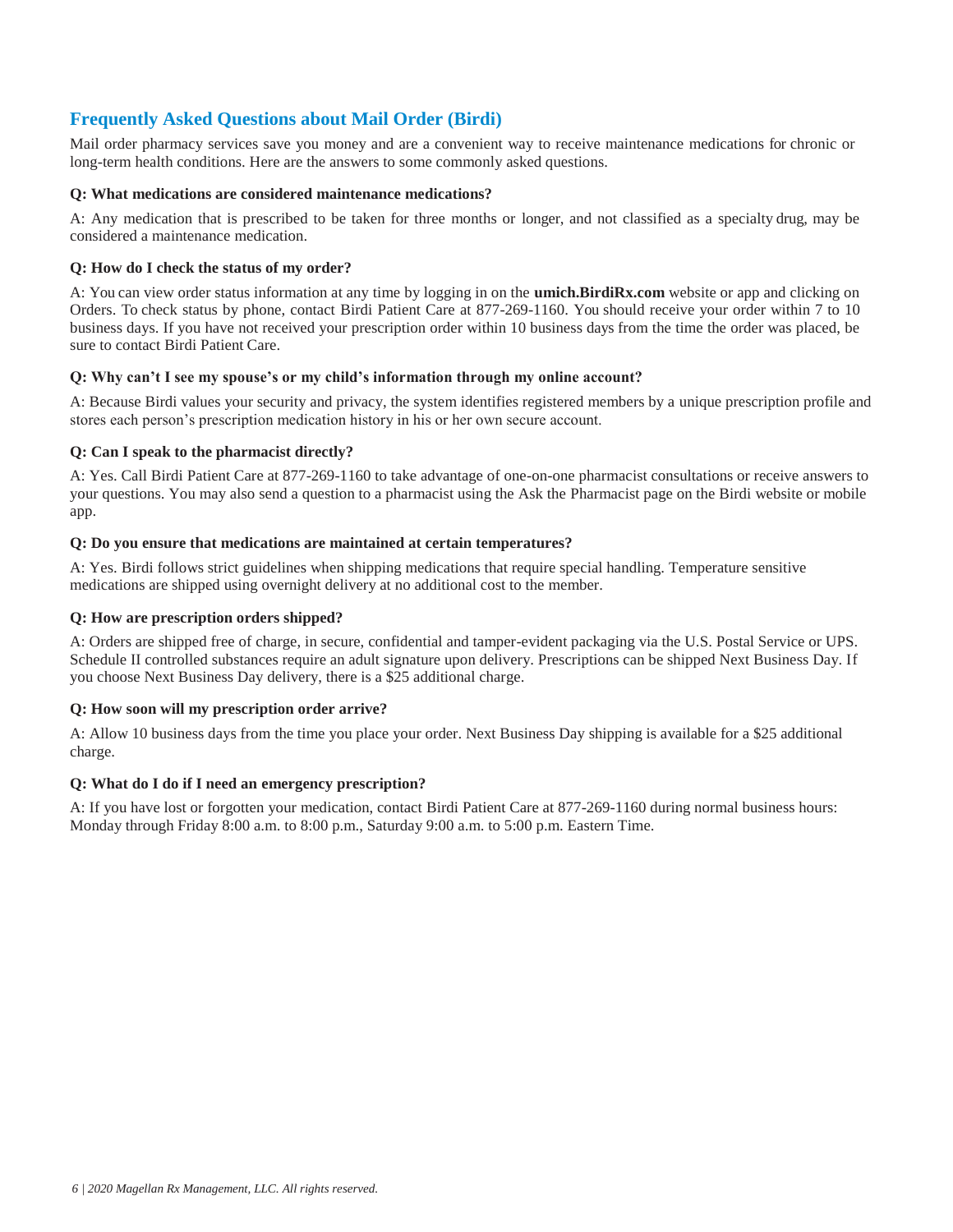

# **Specialty Drugs and Michigan Medicine Specialty Pharmacy**

A specialty drug is a prescription drug that requires special handling, special administration, special monitoring, or has a very high cost. The list of covered specialty drugs is subject to change by the University of Michigan. Specialty drugs are identified on the plan formulary.

Most specialty drugs may be dispensed in quantities up to a 34-day supply and are only available through Michigan Medicine Specialty Pharmacy. Some limited distribution medications require alternative specialty pharmacies to fill. Prescriptions for HIV medications may be dispensed in quantities up to a 90-day supply at either Michigan Medicine Specialty Pharmacy or Birdi Mail Order.

For specialty medication information, call the Michigan Medicine Specialty Pharmacy at 855-276-3002, or visit **uofmhealth.org/conditions-treatments/specialty-pharmacy-services**.

# **Contacting Michigan Medicine Specialty Pharmacy**

#### **Main Location:**

East Ann Arbor Health and Geriatrics Center 4260 Plymouth Rd Ann Arbor, MI 48109

#### **Phone:**

Specialty Pharmacy: 855-276-3002 Transplant Pharmacy: 866-946-7695 Fax: 734-232-3408

#### **Hours (EST)**

Monday through Friday 9:00 a.m. to 5:30 p.m. and Saturday 8:30 am to 12:30 pm

#### **Email and Refill Requests**

[Specialty Pharmacy: um-specialty-pharmacy@med.umich.edu](mailto:um-specialty-pharmacy@med.umich.edu) Transplant Pharmacy: [um-transplant-pharmacy@med.umich.edu](mailto:um-transplant-pharmacy@med.umich.edu)

To request a refill, use one of the email addresses above and provide:

- Name
- Address
- Date of birth
- Medication strength
- Date medication is to be shipped

# **Prescription Plan Exclusions**

You can find current updates of plan exclusions at **hr.umich.edu/coverage-drug-information**.

#### **The plan does not cover:**

- Stimulant-based weight loss products.
- Blood products.
- Diagnostic agents.
- Therapeutic devices, appliances or medical equipment, support garments, or ostomy supplies (diabetic syringes are covered under the prescription plan).
- Cosmetic products or any drug used for cosmetic purposes such as treating facial wrinkles or hair loss.
- Drugs that lack substantial evidence of safety and efficacy for the proposed use. These include but are not limited to experimental, investigational, or unproven drugs, or drugs being used for indications that have not been approved by the FDA. Exceptions may be considered using the standard appeal process as allowed under the Affordable Care Act.
- Injectable medications, except those listed in this website as covered; injections that must be administered by a health care professional are not covered. Note: select vaccines may be covered when administered at an immunizing pharmacy.